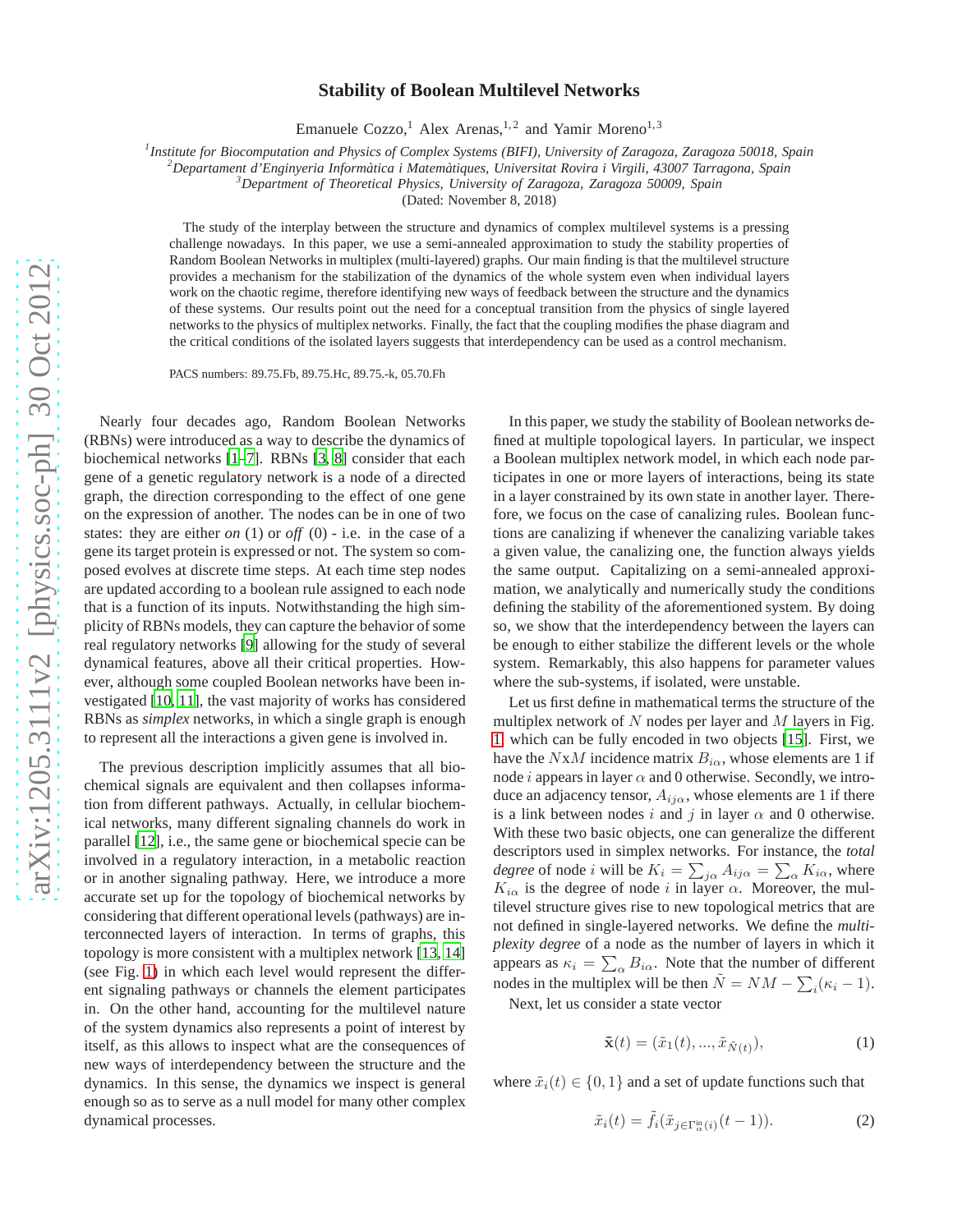

<span id="page-1-0"></span>FIG. 1: (color online) The multiplex network is built up by randomly connecting N nodes per layer. With probability  $\sigma$ , each of the N nodes can be present in both layers. Therefore, the total number of *different nodes* in the system is  $N = (2 - \sigma)N$ . In the example of the figure, the whole system is made up of  $\tilde{N} = 13$  nodes, of which 3 are present in the two layers and there are 5 additional nodes per layer, therefore  $N = 8$  and  $\sigma = 3/8$ .

where  $\Gamma_{\alpha}^{\text{in}}(i)$  refers to all the incoming neighbors j of node i at each layer  $\alpha$ , with  $\alpha = 1 \dots M$ .

Equations [\(1](#page-0-0)[-2\)](#page-0-1) define a Boolean multilevel (or multiplex) graph. In addition, due to the multiplex nature of the network, we also define a set of update functions for each layer as

<span id="page-1-1"></span>
$$
x_i^l(t) = f_i^l((\tilde{x}_{j \in \Gamma_l^{\text{in}}(i)}(t-1))).
$$
\n(3)

where now the arguments of the function are restricted to the specific layer  $\alpha = l$ . Equation [\(3\)](#page-1-1) governs how each node is updated in each layer. So, Eq. [\(2\)](#page-0-1) can be rewritten as

$$
\tilde{x}_i(t) = \tilde{f}_i(f_i^1, \dots f_i^M),\tag{4}
$$

where  $\tilde{f}_i$  is a canalizing function of its inputs. These definitions allow investigating how the stability of the Boolean model is affected by the multilevel structure of the system and by the existence of nodes with different multiplexity degrees.

We first inspect the dependency of the average sensitivity  $s^f$ , which has been shown to be a useful order param-eter in RBNs [\[16,](#page-3-11) [17\]](#page-3-12), on the multiplexity degree  $\kappa_i$ . Fol-lowing [\[16](#page-3-11)], we write the activity  $a_j^f$  of the variable  $x_j$  in a function f of K inputs as  $a_j^f = \frac{1}{2^K} \sum_{\mathbf{x} \in \{0,1\}} \frac{\partial f(\mathbf{x})}{\partial x_j}$  $rac{f(\mathbf{x})}{\partial x_j}$ , where  $\partial f(\mathbf{x})$  $\frac{f(\mathbf{x})}{\partial x_j} = f(\mathbf{x}_{(j,0)}) \oplus f(\mathbf{x}_{(j,1)})$  and  $\mathbf{x}_{(j,R)}$  represents a random vector  $x \in 0, 1$  with the *j*th input fixed to R and ⊕ is the arithmetic addition modulo 2. Similarly, assuming that the inputs are also uniformly distributed, the average sensitivity is equal to the sum of the activities, i.e.,  $s^f = \sum_{i=1}^K E[\chi[f(\mathbf{x} \oplus e_i) \neq f(\mathbf{x})]] = \sum_{i=1}^K a_j^f$ , where  $e_i$ is a zeroes vector with 1 in the *i*-th position, and  $\chi[A]$  is an indicator function that is equal to 1 if and only if A is true.

To illustrate how multiplexity affects the sensitivity of a node, without loss of generality, we study analytically and numerically a multiplex network of two layers. Let us denote by p the bias of the Boolean functions, and  $\alpha$  and  $\beta$  the two respective layers. Due to the multilevel nature of the interaction network, a node  $i$  in our model depends on the state of

<span id="page-1-2"></span>
$$
E[\tilde{s}^{\tilde{f}}] = 2^{-(\kappa_i - 1)} \sum_{\alpha} E[s^{f^{\alpha}}], \tag{5}
$$

where  $E[s^{f^{\alpha}}] = 2p(1-p)K_{\alpha}$  is the expected average sensitivity of a function in layer  $\alpha$  if it were isolated.

canalizing function. Similarly, for the sensitivity one gets

Next, we study the stability of the Boolean multiplex system using a semi-annealed approximation [\[18](#page-3-13)]. This approach considers the network as a static topological object while the update functions  $f_i^l$  ( $l = \alpha, \beta$ ) are assigned randomly at each time step. Thus, we can write the update function for the components of the difference vector  $\tilde{\mathbf{y}}(t) = \langle |\tilde{\mathbf{x}}(t) - \tilde{\mathbf{x}}(t)| \rangle$ , where  $\hat{x}$  is a perturbed replica of  $\tilde{x}$  in which a (small) fraction of the nodes were flipped, yielding

<span id="page-1-3"></span>
$$
\tilde{y}_i(t) = \tilde{q}_i[1 - \prod_{j \in \Gamma_i} (1 - \tilde{y}_j(t-1))]
$$
\n(6)

which is equivalent to the expression derived in [\[18\]](#page-3-13), but also taking into account Eq. [\(5\)](#page-1-2), with  $q_i = 2p(1 - p)$  for a simplex graph and  $\Gamma_i$  being the set of all neighbors of i in all layers. Considering a small perturbation, linearization of Eq. [\(6\)](#page-1-3) around the fixed point solution  $\tilde{y}(t) = 0$  leads to

$$
\tilde{y}_i(t+1) \approx 2^{-(\kappa_i - 1)} q_i \sum_{\alpha=1}^M \sum_{j=1}^N A_{ij\alpha} \tilde{y}_j(t)
$$
\n(7)

that can be written in matrix form as  $\tilde{\mathbf{y}}(t+1) = \sum_{\alpha} Q_{\alpha} \tilde{\mathbf{y}}(t)$ , with  $Q_{ij\alpha} = 2^{-(\kappa_i - 1)} q_i A_{ij\alpha}$ . The largest eigenvalue,  $\lambda_Q$ , of the matrix  $Q = \sum_{\alpha} Q_{\alpha}$  governs the stability of the system [\[18](#page-3-13)]. It is worth noticing that the latter refers to the stability condition *for the whole system* and, given a fixed topology for each layer, it depends on the multiplexity degree [\[19\]](#page-3-14). For the case of nonuniform  $\kappa_i$  we obtain an analogous mean-field approximation to  $\lambda_Q$  in [\[18\]](#page-3-13),

<span id="page-1-4"></span>
$$
\lambda_Q \approx \frac{\langle 2^{-(\kappa_i - 1)} q_i K_i^{\text{in}} K_i^{\text{out}} \rangle}{\langle K \rangle},\tag{8}
$$

where  $\langle K \rangle$  is the average degree of the multiplex. Note that the stability of the multiplex depends on  $\kappa_i$  and  $K_i^{\text{in}} K_i^{\text{out}}$ , which, in general, are not independent variables – thus,  $\tilde{q}_i$ and  $K_i$  are anticorrelated. To find the critical condition let  $P(\kappa = n)$  be the probability that a node in the whole system has multiplexity degree  $n$ . This magnitude depends on the same quantity but at the single layer level as  $\ddot{P}(\kappa = n) =$  $\frac{N}{N} \frac{M}{n} P(\kappa = n)$ , where  $P(\kappa = n)$  is the probability that a randomly chosen node of a layer has multiplexity degree  $n$ . For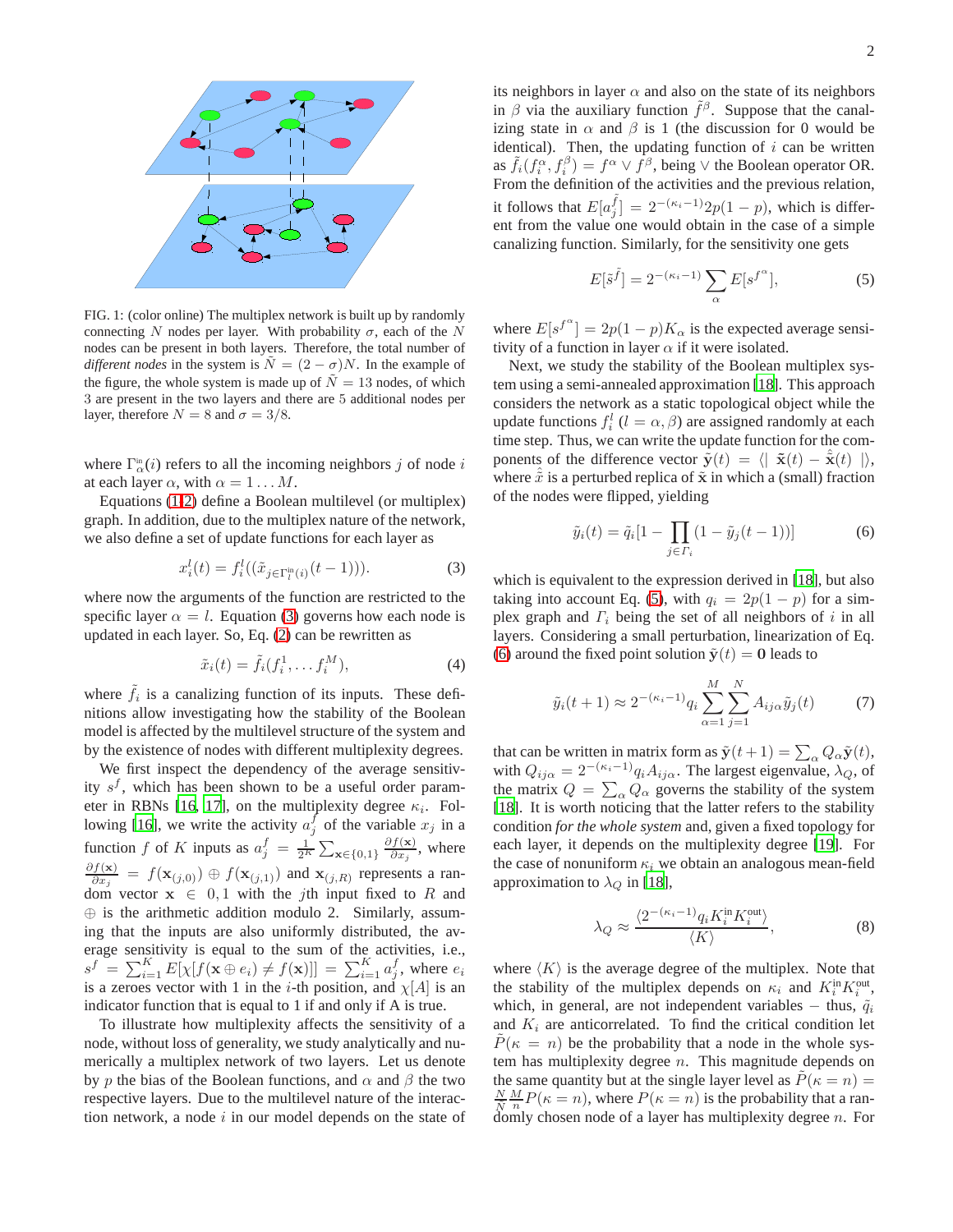

<span id="page-2-2"></span>FIG. 2: (color online) Color-coded average Hamming distance for the whole system with fixed observed connectivity  $\langle K_0 \rangle = 2.9$  for different values of the hidden connectivity  $\langle K_h \rangle$ , and the probability for a node in a layer to be present also in the other layer  $\sigma$ . The network is composed of  $N = 10<sup>3</sup>$  nodes per layer as explained in Fig [1.](#page-1-0) The continuos line is the solution (zeros) of Eq. [\(11\)](#page-2-0). Simulations were performed for an initial Hamming distance of 0.01 and the results are averages over 50 realizations of the network and 300 random initial conditions.

the average degree of the multiplex we have:

$$
\langle K \rangle = \sum_{n} \frac{\binom{M-1}{n-1}}{\binom{M}{n}} \tilde{P}(\kappa = n) \sum_{l} \langle K_{l} \rangle = \frac{N}{\tilde{N}} \sum_{l} \langle K_{l} \rangle, \quad (9)
$$

where  $\langle K_l \rangle$  is the average degree of layer l.

Inserting the previous expression into Eq. [\(8\)](#page-1-4) and considering the case in which there are no correlations between  $K^{in}$ and  $K^{out}$ , one gets,

<span id="page-2-1"></span>
$$
\langle \tilde{q} \rangle \sum_{l} \langle K_{l} \rangle - \frac{2(M \langle \tilde{q} \rangle - \langle \kappa \tilde{q} \rangle)}{M-1} \frac{\sum_{l_1 < l_2} \langle K_{l_1} \rangle \langle K_{l_2} \rangle}{\sum_{l} \langle K_{l} \rangle} = 1, \quad (10)
$$

with  $l_1 = 1 \ldots, M$ ,  $l_2 = 1 \ldots, M$  and  $\langle \tilde{q} \rangle = \sum_{n=1}^{M} \tilde{q}(\kappa =$  $n)P(\kappa = n)$  is the average sensitivity on a layer. It is worth noticing that the first term on the l.h.s. of Eq. [\(10\)](#page-2-1) is the expression one would obtain using an annealed approximation. The second term is always positive. Therefore, it captures the stabilizing effects of multiplexity, rightly predicting ordered behavior in regions in which the annealed approximation would not.

Once we have derived the critical condition for a system made up of an arbitrary number of layers, let us compare the analytical results with numerical simulations for a two-layers system with  $q_i = q$ . Let  $\sigma$  be the probability for a node in a layer to be present also in the other layer, then we have  $P(\kappa = 2) = \sigma$  and  $P(\kappa = 1) = 1 - \sigma$ . Besides, for the sake of simplicity, consider that the average connectivity of one layer is observed,  $\langle K_{o} \rangle$ , and fixed (for instance, because one measures it), and that the average connectivity of the other



<span id="page-2-3"></span>FIG. 3: (color online) The lines are the solution (zeros) of Eq. [\(11\)](#page-2-0) for different values of the hidden connectivity  $\langle K_{\rm h} \rangle$ , the observed connectivity  $\langle K_0 \rangle$  and the probability of a node belongs to both layers  $\sigma$ . We have set  $q_i = q = \frac{1}{2}$ .

layer is unknown or hidden  $\langle K_h \rangle$ . Recalling that the size of the multiplex system is  $\tilde{N} = (2 - \sigma)N$  –where N is the number of nodes per layer-, the mean connectivity  $\langle K \rangle$  can be written as  $\langle K \rangle = \frac{\langle K_{\rm h} \rangle + \langle K_0 \rangle}{\langle 2 - \sigma \rangle}$  $\frac{h^{j+R_0j}}{(2-\sigma)}$ , which leads to the following expression for the critical condition of the two-layers system

<span id="page-2-0"></span>
$$
\frac{2-\sigma}{4}(\langle K_{\rm h}\rangle + \langle K_{\rm o}\rangle) - (1-\sigma)\frac{\langle K_{\rm h}\rangle\langle K_{\rm o}\rangle}{\langle K_{\rm h}\rangle + \langle K_{\rm o}\rangle} = \frac{1}{2q} \quad (11)
$$

that as a function of  $\sigma$  and  $\langle K_h \rangle$  gives an hyperbolic critical curve.

To verify that our analytical calculations are valid, we have performed extensive numerical simulations of the Boolean dynamics on a random multiplex network made up of two layers in which N nodes are randomly connected among them and only a fraction  $\sigma$  of them are present on both layers. As it is customarily done, we test the stability of the system by measuring the long-time Hamming distance for different trajectories generated from two close initial states. Figure [2](#page-2-2) shows the results obtained when the mean connectivity  $\langle K_0 \rangle$  of a layer is fixed and both  $\sigma$  and the mean connectivity of the other layer  $\langle K_{\rm h} \rangle$  change (the Hamming distance is color coded as indicated). First, we note that the transition from stability to an unstable regime nicely agrees with the theoretical prediction. Secondly, it is worth highlighting a new effect linked to the multi-level nature of the system: the region of low  $\langle K_{\rm h} \rangle$  and low  $\sigma$  is unstable despite the fact that those values of  $\langle K_h \rangle$ would make the hidden layer, in a *simplex graph* description, stable. However, due to the low coupling  $(\sigma)$ , the instability of the multiplex is determined by that of the observed layer, the leading one. Admittedly, when increasing the coupling  $\sigma$ the stable (hidden) layer is able to stabilize the whole system.

We have further explored the dependency between the stability of the multiplex and the average degrees of both layers. Figure [3](#page-2-3) shows the analytical solution of Eq. [\(11\)](#page-2-0) for